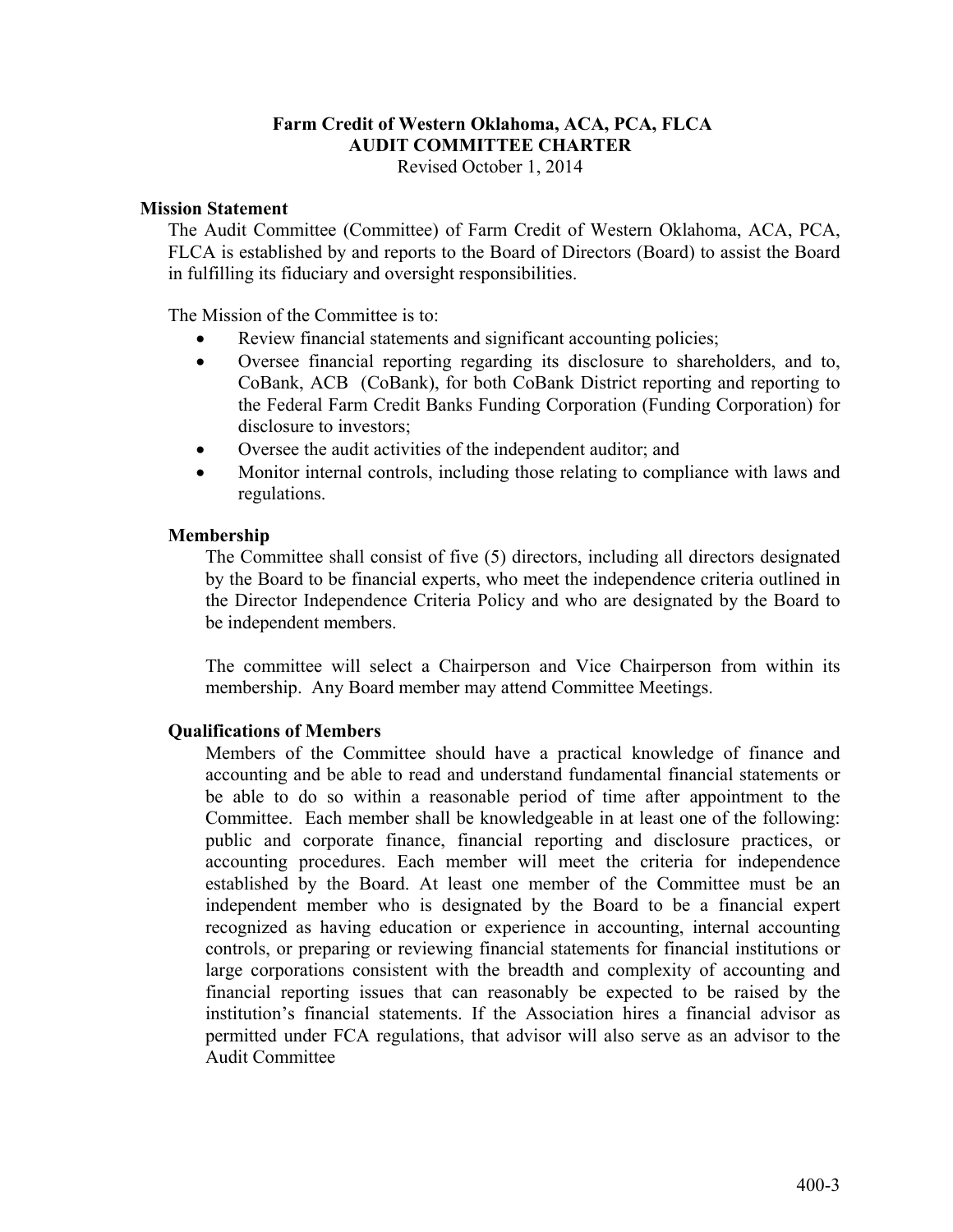### **Terms of Office**

The term of office for each position on the Committee shall be for one year.

#### **Voting and Quorum**

A majority of the Committee members shall constitute a quorum. Voting on Committee matters shall be on a one member-one vote basis. When a quorum is present, the vote of a majority of the Committee members present shall constitute the action or decision of the Committee. The Board Chairperson is considered a voting member of the Audit Committee.

#### **Meetings**

The Committee will meet at least four times a year, with authority to convene additional meetings as circumstances require as determined by the Chairperson or Chief Executive Officer. The Committee will invite members of management, auditors, or others to attend meetings and provide pertinent information, as necessary. Meeting agendas will be prepared and provided in advance to members, along with appropriate briefing materials. The Committee may, at times, handle duties and responsibilities of the Committee in concert with the Board during, before, or after Board meetings. Minutes of all Committee meetings will be prepared and approved by the Committee. Minutes will include attendance and will be retained for at least 7 fiscal years.

#### **Responsibilities and Authorities**

For the purpose of achieving the Committee's objectives, the Committee shall have the following responsibilities and authorities. These responsibilities will be discharged with the assistance of appropriate management, independent auditors, and the Chief Financial Officer. The Committee shall have the authority to take corrective actions and/or conduct or authorize special or investigative audits into matters within the Committee's scope of responsibilities. The Committee shall have access to all books, records, facilities, and personnel of the Association necessary to fulfill its responsibilities. Unless otherwise authorized by amendment to this Charter, the Committee shall not delegate any of its authority to any subcommittee.

#### **Financial Reporting and Disclosure**

- Review quarterly accounting and financial reports and shareholder disclosures with management and consider whether they are complete and consistent with the information known to Committee members.
- Require periodic reports from management, the independent auditor, and internal audit regarding any significant proposed regulatory, accounting, or reporting changes and issues, including complex or unusual transactions and highly judgmental areas, and recent professional and regulatory pronouncements. Understand the potential impact to and to the financial reporting from these developments.
- Review and assess the impact on the Association and its financial reporting process of any significant accounting or auditing developments or any accounting policy changes relating to preparation of financial statements.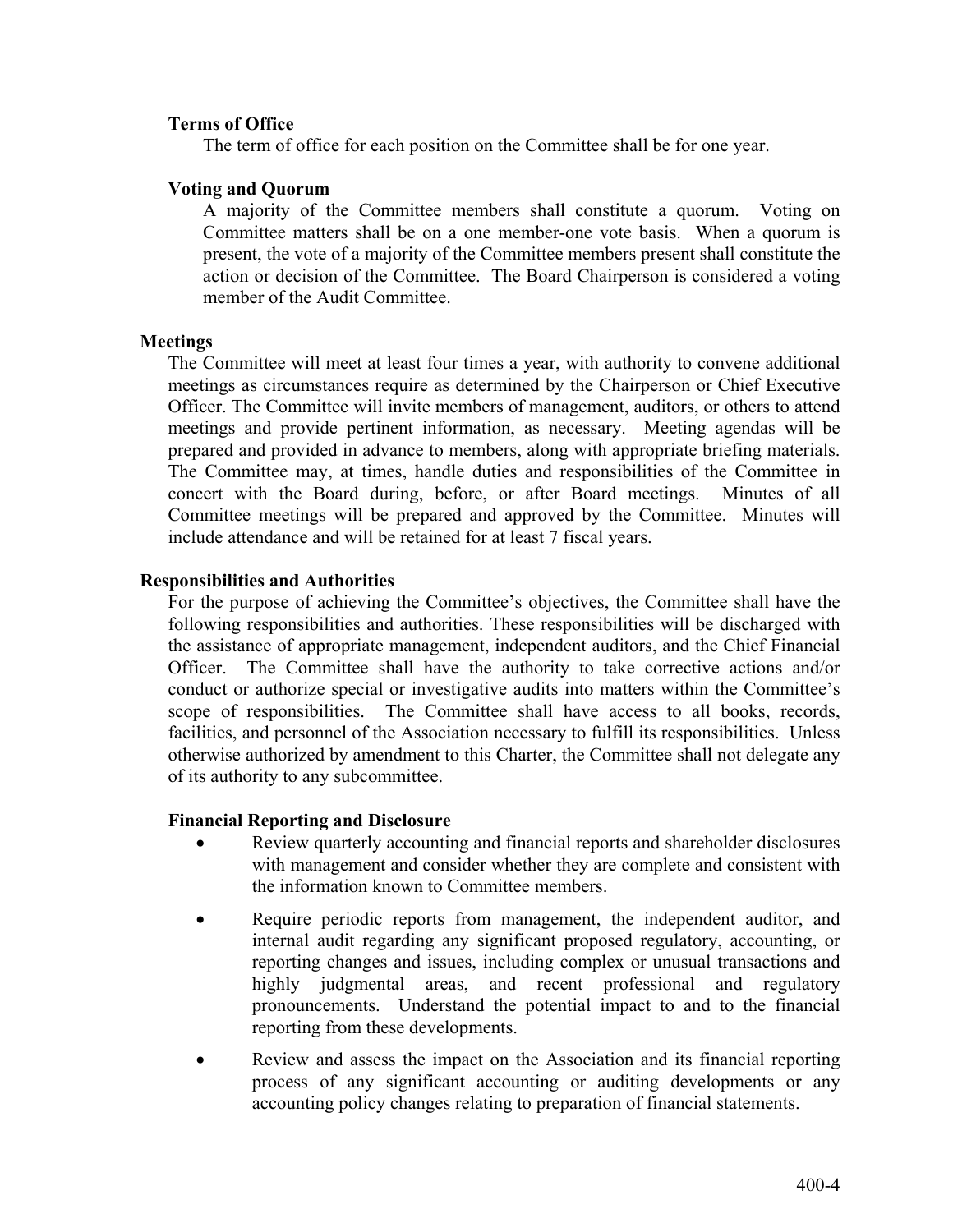- Periodically, but at least annually, review and discuss with management and the independent auditor disclosure controls and procedures.
- Prior to issuance, approve any annual, quarterly and interim press release of financial results.
- Oversee the preparation of each quarterly or annual report.
- Receive and review reports from Disclosure Officer in connection with quarterly and annual financial reporting.
- Review non-financial sections of the annual report before release and consider the accuracy and completeness of the information.
- Prior to the release of annual reports to shareholders, review a report on disclosures made by the Chief Executive Officer, Chief Financial Officer, and Chief Credit Officer during their certification process about any significant deficiencies and material weaknesses in the design or operation of internal controls over financial reporting that are reasonably likely to adversely affect the Association's ability to record, process, summarize and report financial information, and any fraud, whether or not material, that involves management or other employees who have a significant role in internal controls.
- Prior to the release of annual audited financial statements, review with management and the independent auditors the results of the audits including any difficulties encountered and receive reports regarding: (a) all critical accounting policies and practices used by the Association; (b) all material alternative accounting treatments of financial information within Generally Accepted Accounting Principles (GAAP) that have been discussed with management, including the ramifications of the use of alternative treatments and disclosures and the treatment preferred by the independent auditor; and (c) other material written communications between the independent auditor and management, such as any management letter and management's response to the letter, schedule of unadjusted differences, reports on observations and recommendations on internal controls, a listing of adjustments and reclassifications not recorded, and the independent auditor's independence letter.
- Review each quarterly and annual report to shareholders prior to its dissemination to the public, and consider whether they are complete, consistent with information known to Committee members, and reflect appropriate accounting principles. Quarterly reports will be reviewed and discussed in a Committee meeting that includes management. The Board hereby delegates to the Committee the authority to approve the release of quarterly and annual statements.
- Report annually to the shareholders, describing the Committee's composition, responsibilities and how they were discharged, and any other required information. The report will include a disclosure that the Committee has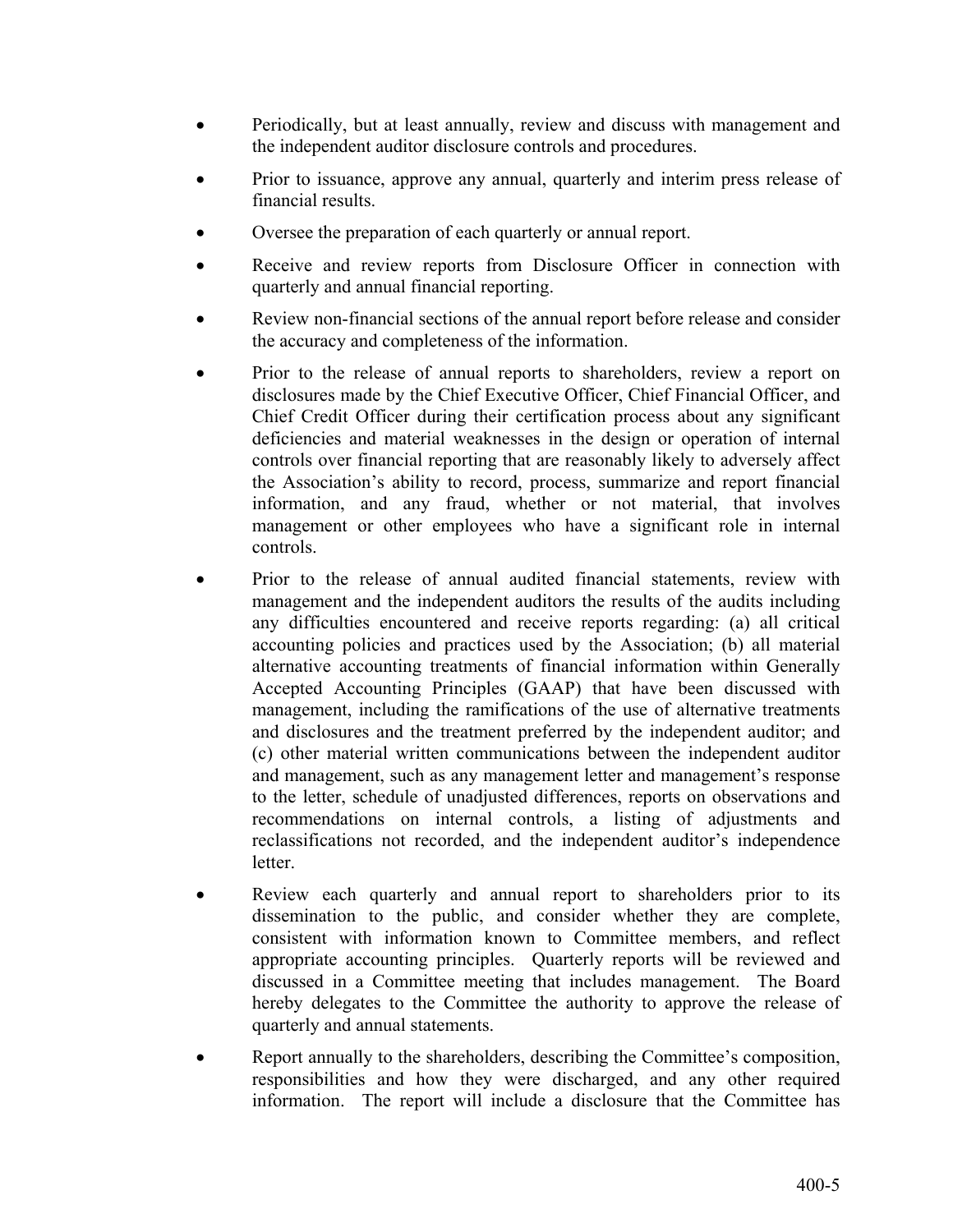reviewed and discussed the audited financial statements with management and discussed matters required to be discussed by statement on Auditing Standards No. 114, (The Auditor's Communication with those Charged with Governance) with the independent auditors. The report will also reflect that the Committee received written disclosures and a letter from the independent auditors in accordance with Independence Standards Board Standard No. 1 (Independence Discussion with Audit Committees), and discussed with the independent auditors their independence from CoBank.

- Approve disclosures made by management and the independent auditor regarding: (a) the effect of off-balance sheet arrangements that either have, or are reasonably likely to have, a current or future effect on the financial condition, changes in financial condition, revenues or expenses, results of operations, liquidity, capital expenditures or capital resources that is material to investor's; and (b) earnings press releases and other reports or written or electronic material disclosing "pro forma," or "adjusted" non-GAAP information.
- After the Committee reviews a financial policy, procedure or report, it will record in its minutes its agreement or disagreement with the items under review.

### **Independent Auditors**

- After giving due consideration to the need for a single auditor for all System institutions, the Committee is responsible for approval of the appointment, compensation, retention or discharge, and oversight and review of the work of the independent auditor, who shall report directly to the Committee for the purpose of preparing or issuing an audit report or performing other audit, review or attest services for the Association. This includes resolution of disagreements between management and the independent auditor regarding financial reporting.
- Review and approve the scope, approach, and planning of the annual audit by the independent auditor of financial statements, and review the interim and financial reports of the independent auditor with respect to the audits. Ensure that the Chief Financial Officer is involved in the development of the scope of all external audits.
- Pre-approve allowable non-audit services to be provided by the independent auditor, and take appropriate steps to ensure that the independent auditor is not providing prohibited non-audit services, including the receipt of a written certification from the independent auditor to that effect.
- Review any material weaknesses in internal accounting control structure identified as a reportable condition by the independent auditor, and recommend and/or monitor, as deemed necessary by the Committee, the correction of any such deficiency.
- On a regular basis, meet separately in executive session with the independent auditors to discuss any matters that the Committee or auditors believe should be discussed privately.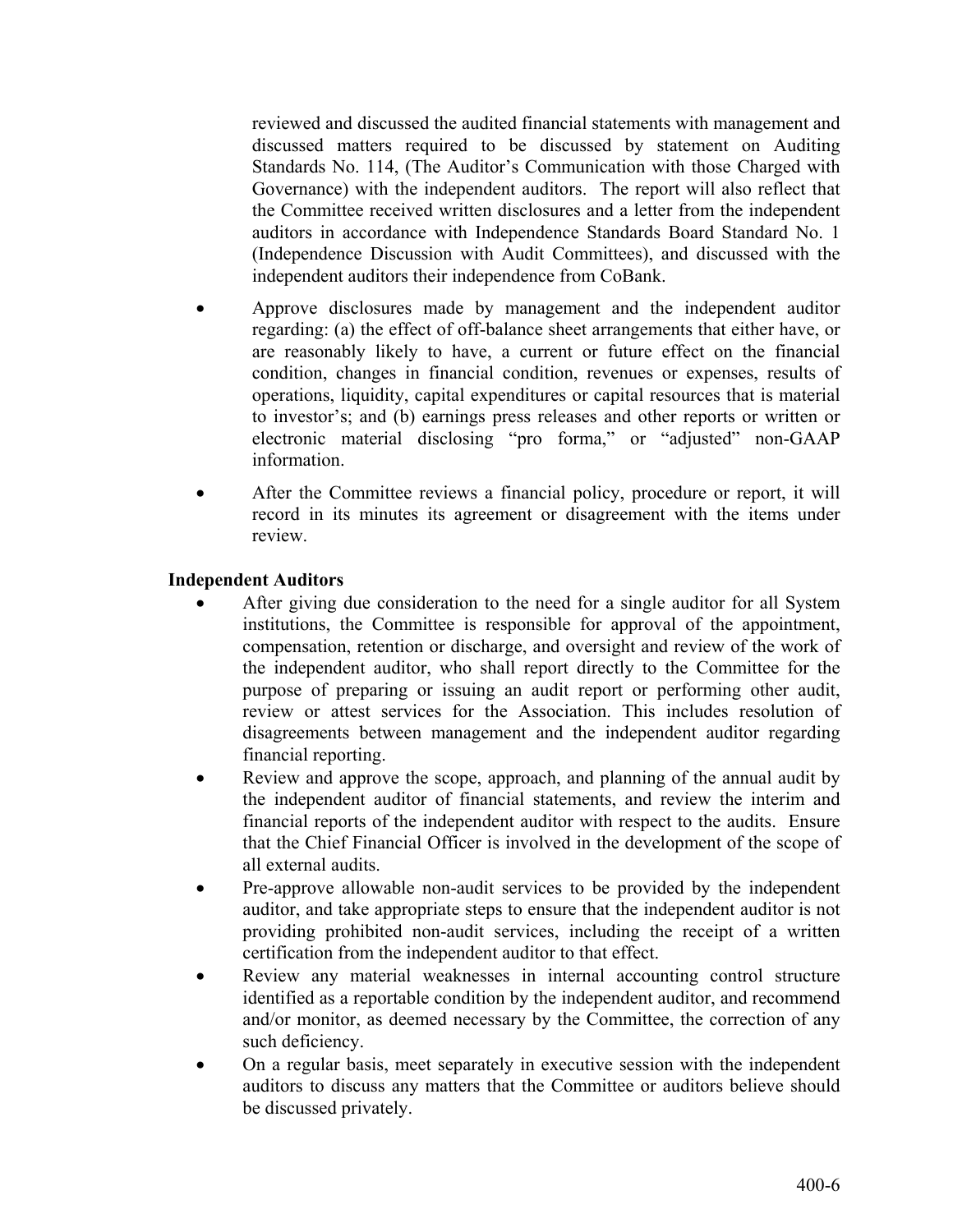- Review and confirm the independence of independent auditors by obtaining statements from the auditors on relationships between the auditors and the Association, including non-audit services, and discussing relationships with the auditors, including matters specifically required in Statement of Auditing Standards No. (The Auditor's Communication with Those Charged with Governance) and Part 621 of Farm Credit Administration regulations. Receive written disclosures and a letter from the independent auditors in accordance with the Independence Standards Board Standard No. 1 (Independence Discussion with Audit Committees), and discuss with the independent auditors their independence from the Association.
- Receive a written report annually from the independent auditor that describes: the independent auditing firm's internal quality-control procedures; any material issues raised by the most recent internal quality-control review or peer review of the firm, or by any inquiry or investigation by governmental or professional authorities, within the preceding five years, respecting one or more independent audits carried out by the firm; and any steps taken to deal with such issues. Discuss with the independent auditors the contents of the report and the impact of the matters addressed in the report on the quality of services performed by the independent auditors.
- Evaluate annually, after giving due consideration to the need for a single auditor for all System institutions and, taking into consideration all relevant circumstances known to the Committee, whether the Association should change its independent auditor or the partner in charge of performing or reviewing the Association's audit or other audit team personnel.
- Ensure there are no unjustified restrictions or limitations on the independent auditors.

### **Internal Control**

- Evaluate the adequacy and effectiveness of financial, administrative, operating, and accounting policies through active communications with operating management, internal audit, and the independent auditor.
- Evaluate the adequacy of internal accounting control by review of written reports from the internal and independent auditors and regulators along with management's response and actions to correct any noted deficiencies.
- At least annually, review and discuss management's internal control report with the independent auditor, the CEO and CFO.
- Oversee system of internal controls related to preparation of financial reports, information technology security and control, those controls relating to compliance with applicable laws and regulations, and controls relating to the preparation of quarterly and annual reports.
- Annually review and recommend to the Board changes to its Code of Ethics.

# **Internal Audit**

Review and approve the Internal Audit Charter.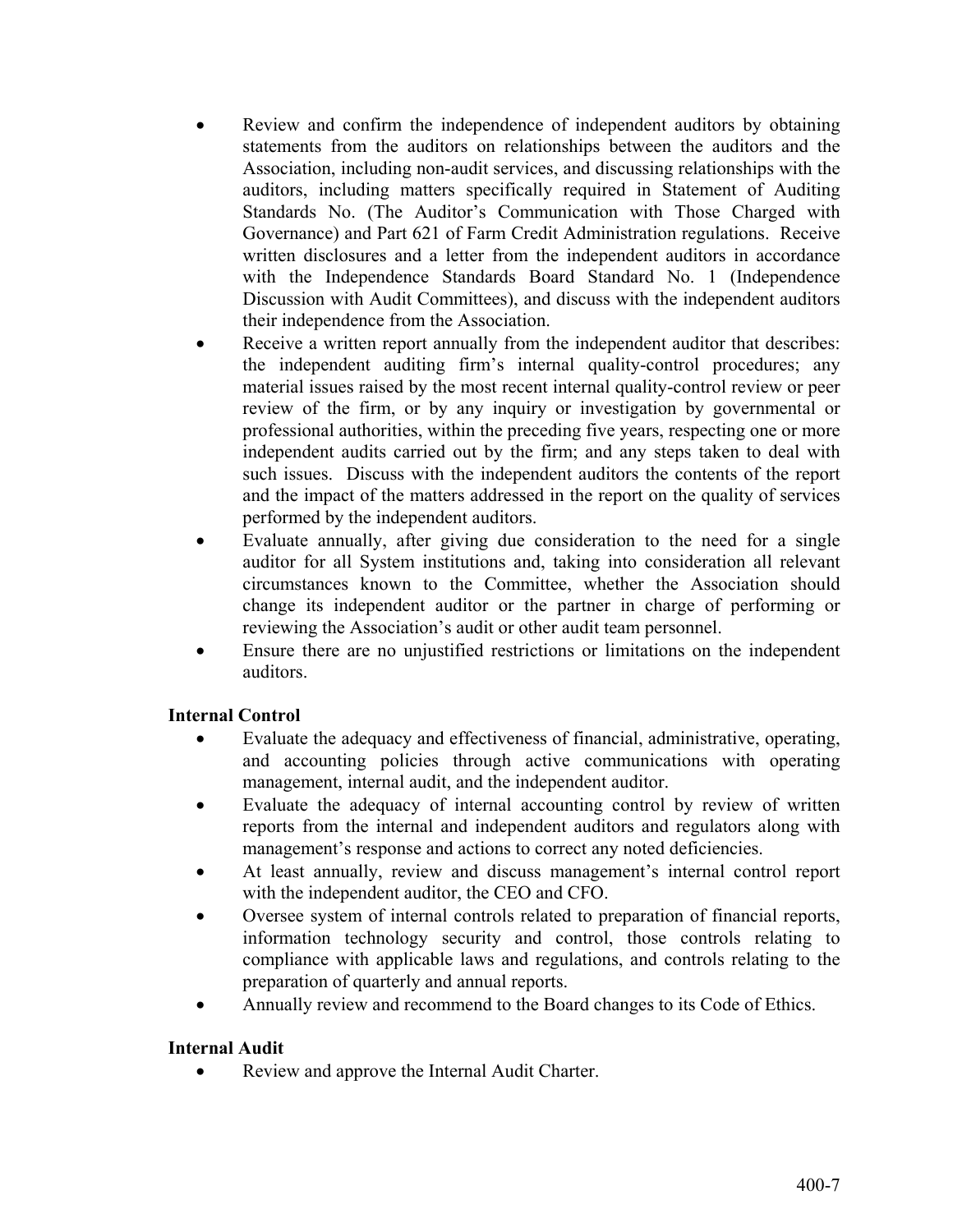- Review and approve the annual risk assessment and the annual and three year audit plans developed and recommended by the internal audit function.
- Ensure there are no unjustified restrictions or limitations on the internal audit function.
- Ensure that internal auditors utilize adequate scopes of work and have full access to all information needed.
- Approve and oversee completion of contracts when internal audit and credit review functions are outsourced.
- Review all reports and findings resulting from the internal audit functions independent evaluation of the systems of internal control and continuing operations.
- Review the effectiveness of the internal audit function, including compliance with The Institute of Internal Auditors' Standards for the Professional Practice of Internal Auditing.
- On a regular basis, meet separately with the CEO and CFO to discuss any matters that the Committee or CEO and CFO believe should be discussed in an executive session.

## **Compliance**

- Review all examination and other reports from regulators submitted and monitor management's response to any findings included in these reports.
- Review the effectiveness of the system for monitoring compliance with laws and regulations and the results of management's investigation and follow-up (including disciplinary action) of any instances of noncompliance.
- Review the process for communicating the Standards of Conduct Policy for Employees to personnel and for monitoring compliance therewith.
- Review, on at least and annual basis, with management, the independent auditor, and internal auditors, compliance with Codes of Ethics for Board members, the Chief Executive Officer, the Chief Financial Officer and the Chief Credit Officer.
- Obtain regular updates from management and legal counsel regarding compliance matters.

### **Coordination with CoBank and/or System Audit Committees**

- Review reports from the Association to the CoBank and/or System Audit Committee regarding all significant deficiencies and material weaknesses in the design or operation of key internal controls over financial reporting that are identified.
- Review reports from the Association to the CoBank and/or System Audit Committee regarding any fraud, whether or not material, that involves management or other employees who have a significant role in internal controls.
- Review reports from the Association to the CoBank and/or System Audit Committee regarding any significant issues regarding questionable accounting, auditing matters or fraud originating from the Whistleblower Program.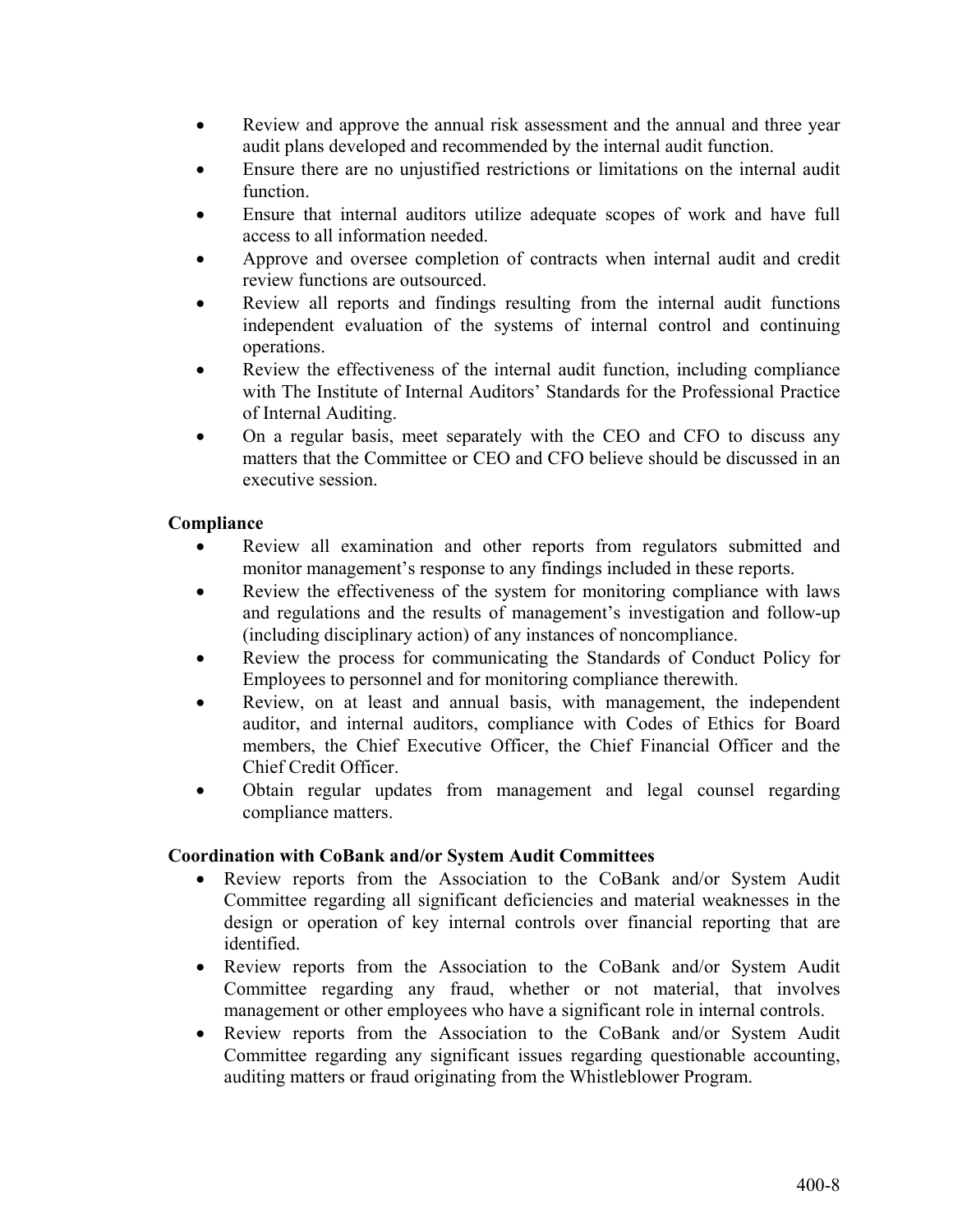Respond to any concerns identified by the CoBank and/or System Audit Committee and conduct any investigations or other audit committee activities that are necessary to enable the CoBank and/or System Audit Committees to fulfill their chartered responsibilities.

### **Other Responsibilities**

- Establish and maintain procedures for the receipt, retention and treatment of complaints regarding accounting, internal accounting controls or auditing matters and for the confidential, anonymous submission of concerns regarding questionable accounting or auditing matters (Whistleblower Program).
- Consult with legal counsel or outside counsel, as the Committee may deem appropriate, in order to discharge its responsibilities and duties.
- Adopt such additional procedures, undertake such activities or utilize such resources as the Committee may deem appropriate, in order to discharge its responsibilities and authorities and to accomplish the stated objectives.
- Discharge any additional responsibilities and authorities as may be imposed by law or regulations.
- Perform an annual self-evaluation of the Committee's performance and communicate the results with the Board.
- Make regular reports to the Board regarding meetings and decisions.
- Perform such other duties and responsibilities as may be assigned to the Committee, from time to time, by the Board.

### **Resources**

The Committee shall have the authority to engage independent counsel and other advisers as the Committee deems necessary to carry out its duties, with funding to be provided by the Association, as determined by the Committee, for: (a) compensating any accounting firm engaged for the purpose of preparing or issuing an audit report or performing other audit, review or attest services; (b) compensating independent counsel and/or other advisors engaged by the Committee; and (c) paying ordinary administrative expenses the Committee incurs in carrying out its duties. A two-thirds majority vote of the full board of directors is required to deny the Committee's request for resources.

### **Reporting**

The Committee will:

- Make regular reports to the Board on the routine discharge of its responsibilities under this charter.
- Ensure that the Board is kept informed of substantial or exceptional matters or developments pertaining to major areas of its responsibility and, if decision making is involved or a recommendations is developed, report on the process followed, the options considered, and the rational used to support the Committee's decision or recommendation.

### **Reviews and Amendment**